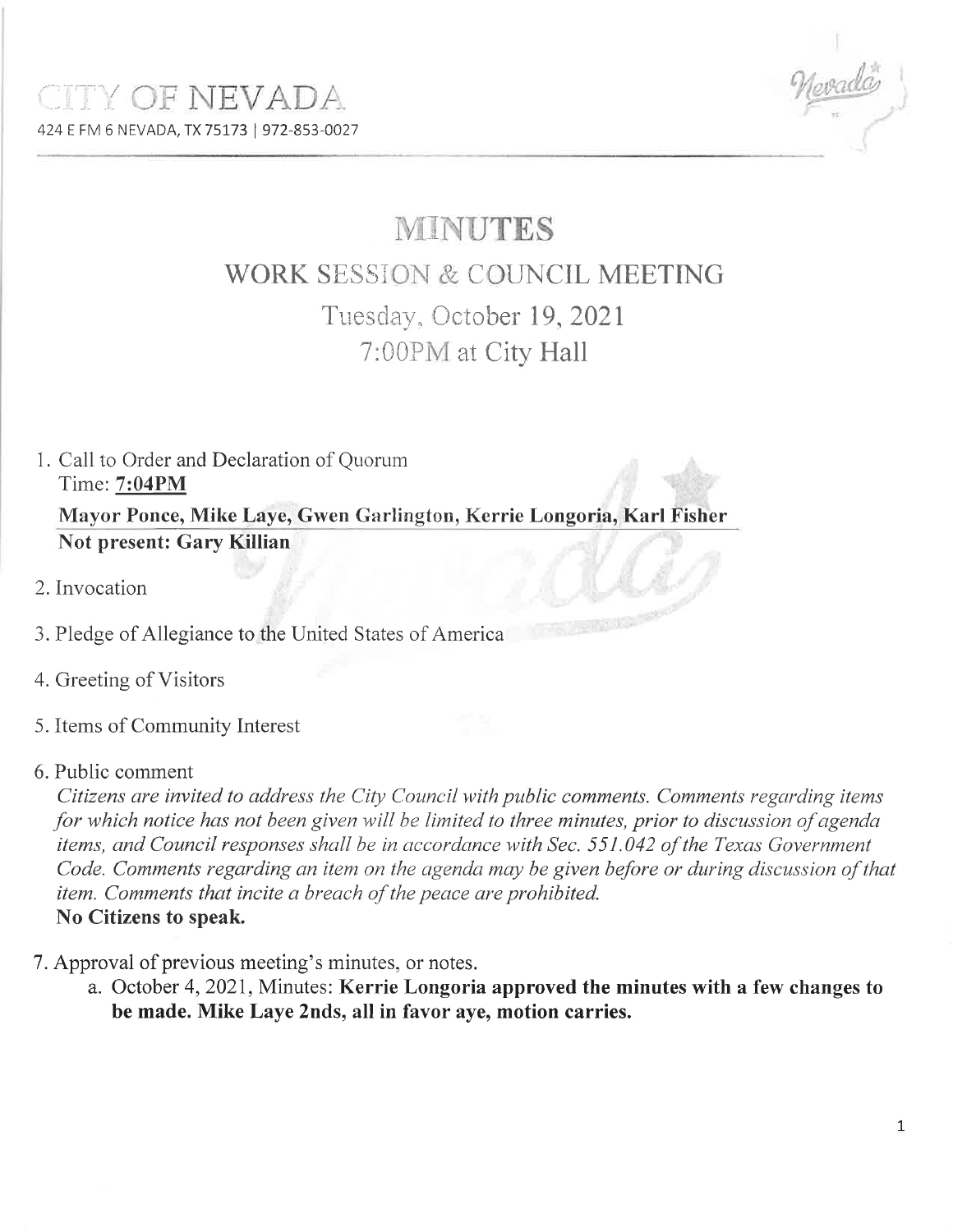- B. Reports:
	- a. City Secretary Report: Safe Built We have transitioned all permitting and review to Safe Built. I will be meeting with thern soon to get Code Enforcement in place.
	- b. City Clerk Report: No report currently
	- c. Council Representative to Community ISD: No report currently
	- d. Mayor Pro Tem report: No report currently
	- e. Mayor's Report/Status: No report currentiy

9. Work Session - No vote

Review and discuss agenda items.

Input from staff or counsel; only as requested by Mayor / Council or if asked to be recognized for points of order.

a. Review: Ray Smith, CPA to go over year end accounting for 2020-2021, actual vs estimates. Ray Smith discussed the financial report, and stated that the "actual" numbers will not reflect the totals for a couple months, due to invoices still trickling in. The reports did show that the overall Subdivision Permitting Revenue was higher than budgeted, due to large developments not anticipated. However, the Inspections/Review is over, and balances out the overage in Permits. Overall, the budget came in on point with few line items over budget.

American Rescue Plan Act funding (ARPA) witl need its own designated account ASAP. This needs to be opened to transfer the funds.

BDC needs to have money transferred from Fund Balance so the account is accurate, and amend the Budget to reflect the Sales Tax transfer into the EDC fund account.

Close and transfer the Roads Account into General Funds, due to its own line item within the report.

b. Review: Ray Smith update on Audit with recommendations.

Ray Smith has been in contact with Murray, Haskell and Caperton firm discussing the potential of completing our Audit, because he and his team are at a good place with the financial documentation. Per Ray Smith, there are approximately 50 documents that will need to be researched to find the receipt. However, this is a very low number when compared to all the documentation that was provided. He encouraged the City to reach out to Murray, Haskell, and Caperton firm to request a quote and timeframe for audit.

- c. Review: Community Corners replat 9.849 acres into one 7.838-acre lot and one 2.011-acre lot. The 2.011-acre lot is cut out for family. Chris Donnan with Hayter Engineering recommends approval. Per Chris, all requirements have been met to replat this property.
- d. Review: Elevon Final Plat Phase II 4.307 acres in Nevada ETJ. Chris Donnan with Hayter Engineering recommends approval. This property is limited ETJ in Nevada, and the homes will have a sewer system.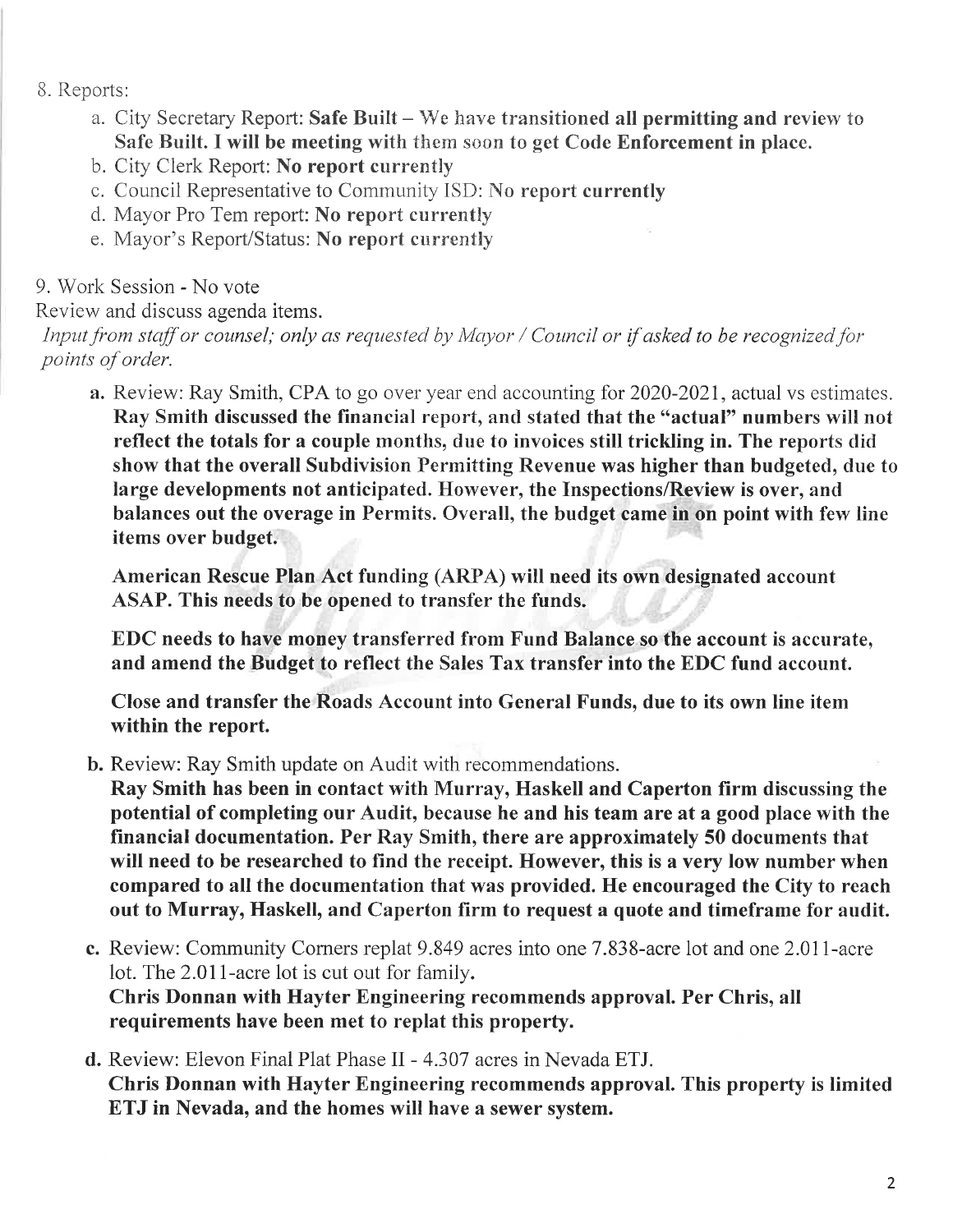- e. Review: Resolution 21-02/JP Court. Citations due to code enforcement. The City Attorney, Jim Shepherd, spoke with Judge Jerry Shaffer in Farmersville. Judge Shaffer does not think he can take on Nevada's Code Enforcement or Traffic Violations. He is willing to become the Judge in Nevada and hold court here.
- f. Review: Waiver/Temporary CO for 202FM 6, Nevada, TX Provisions Joe Cleveland. Joe Cleveland gave a brief presentation to the Council about the gym he is turning into a community center with Provision. Including the following: Restaurant to generate revenue to help upkeep of the facility and be able to allow Project Linus; Faith Family Church youth; a place to hold meetings at no charge. The transformation of this facility will no longer allow the current use, and will need to be brought up to International Fire Codes due to size and usage. Given the cost of a suppression system needed for a facility  $6,000 +$  SQFT, it is not financially obtainable.

The council was addressed by Project Linus, and several of the members to explain what they do and why it is important for the facility to be open. Project Linus meets on 'Wednesdays. It is a national volunteer non-profit organization. Their mission is to provide love, a sense of security, warmth, and comfort to children who are seriously ill, traumatized or otherwise in need through gifts of new handmade blankets, lovingly created by all their volunteers.

Faith Family Youth Director, Jordan Fitzwater, spoke about how import the Gym is to the kids at the church. They can spread out and have fun, and miss being there. The Youth attendance has diminished since the gym has not been readily available and hopes that the city can grant a Temporary CO, Waiver, or a solution so that they youth can return.

The Council agrees that what Joe Cleveland, Project Linus, and Faith Family Youth stand for are wonderful and a great for this community. The Council also must take in account the safety of all citizens who enter and use the building. The council discussed placement of nearest fire hydrant, and if there are any possible alternatives to the suppression system that can be done. Chris Donnan was asked to consult with Nevada Fire Marshall and Bureau Veritas Plan Review Inspectors for possible options.

g. Review: CISD Annexation Agreement - The agreement between the City of Nevada and CISD to annex a portion/tract of the CISD property of which will facilitate the City's annexation of the Lexington Heights Development (CR595).

The Council reviewed the annexation agreement (between CISD and the City of Nevada) to annex a portion of the high school properfy, approximately 166' north of the high school driveway. This will allow Lexington Heights ability to annex the development into the City of Nevada.

In addition to the portion of the high school annexation, the CISD requested the following:

1. CISD has the exclusive right to propose the name of the city road FM 1138 from HW 6 north to CR 543/596. CISD's proposed street name will be approved by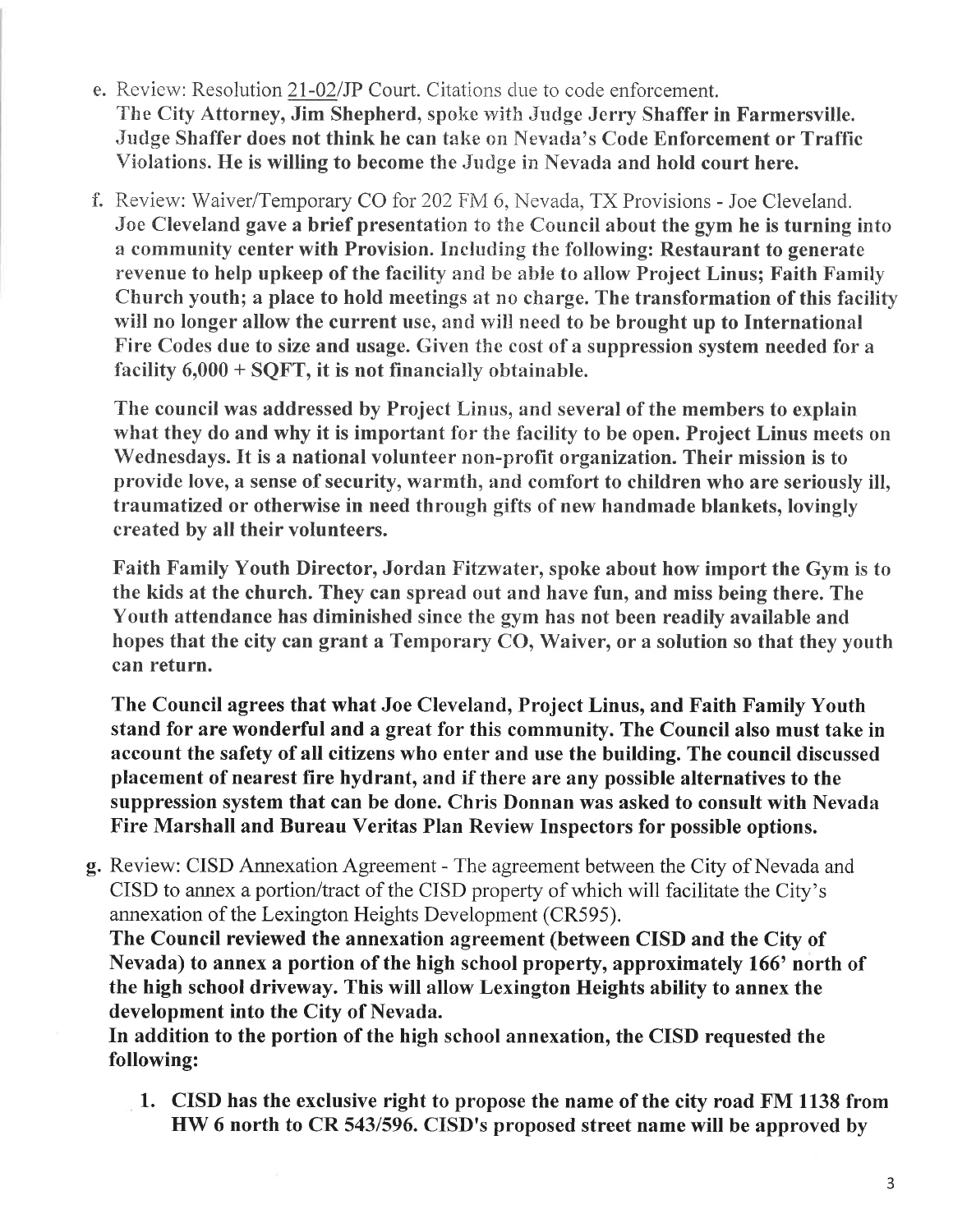the City of Nevada, unless majority of the city council votes in opposition. These naming rights expire a year after the effective date of this agreement.

- 2. City of Nevada will agree to pay reasonable and necessary fees related to the annexation, with prior notice from CISÐ, and prior approval of the Cify. Cify shall pay the costs for any surveys or other new information needed for annexation. CISD will provide City, at no charge, existing surveys, legal descriptions, and/or other existing information in CISD's possession. This will assist in the prompt and economical preparation of the legal description needed for legal annexation of CISD property contiguous to the Lexington Heights subdivision. Any information provided by CISD will be returned to CISD after annexation is complete.
- 3. CISD is exempt from all (if any) impact fees on the annexed property.
- 4. Cify of Nevada and CISD will mutually agree upon an inspection company to perform all inspections necessary to complete construction of any project on the property CISD consents to annex, or the remainder of CISD's tract. CISD agrees to pay any required inspection fees directly to inspection company, without markup to City on the annexed property, as well as the remainder tract.

## 10. Business Session

Agenda documents and supporting material from the preceding Work Session agenda Input from staff or counsel; only as requested by Mayor / Council or if asked to be recognized for points of order.

a. Discuss/Take Action: Ray Smith, CPA to go over year end accounting for 2020-2021 totals actual vs. estimates.

Gwen Garlington motions to allow Mayor and Mayor Pro Tem to open the funding account for the American Rescue Plan Act (ARPA), Mike Laye 2nds, all in favor aye, motion carries.

- b. Discuss/Take Action: Ray Smith recommendations for Audit. Mike Laye motions to hire Murray, Haskell, and Caperton firm for the City Audit, subject to financial approval. Gwen Garlington 2nds, all in favor aye, motion carries.
- c. Discuss/Take Action: Community Corners replat 9.849 acres into one 7.838-acre lot and one 2.011-acre lot. The 2.011-acre lot is cut out for family. Mike Laye motions to approve the replat, Kerrie Longoria 2nds, all in favor aye, motion carries.
- d. Discuss/Take Action: Elevon Final Plat Phase II 4.307 acres in Nevada ETJ. Mike Laye motions to approve the replat, Kerrie Longoria 2nds, all in favor aye, motion carries.
- e. Discuss/Take Action: Resolution 21-02/JP Court. Citations due to code enforcement. No action taken.